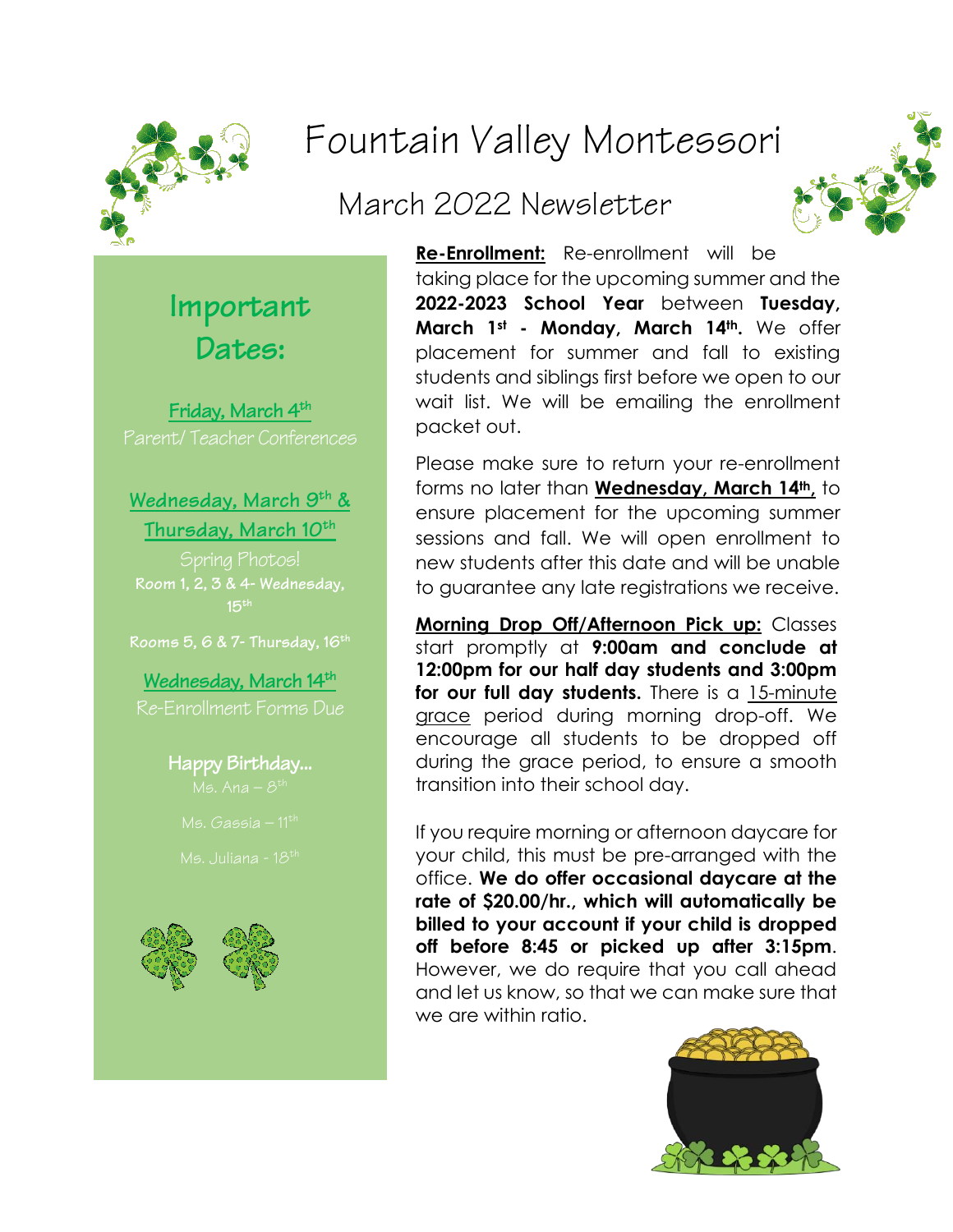

### **Room 1- Ms. Gassia & Ms. Cynthia**

February was a month full of love! Thank you for your enthusiastic participation! The children shared love and friendship with each other. Ms. Cynthia and I would like to thank everyone for the sweet cards, flowers, and chocolates! You are so thoughtful and generous. Thank you PTU for our Rice Krispies treats, strawberries and pizza party for Valentine's Day! The children had fun on Lunar New Year Day, as they watched the dragon parade by the Elementary class. They enjoyed learning about Asia, its countries, and animals.

This month we will be traveling across the continent of Asia into the beautiful coral reef of Australia! We will be exploring the animals, landmarks, and the culture of the continent. Children will be picking their favorite animal and create their own masterpiece using the aboriginal art technique. We will also listen to aboriginal music from Australia. For Spanish class, the children will review colors and shapes. They will learn about parts of a frog and its life cycle for their zoology lesson.

The children and I are hopeful to find the pot of gold left by the leprechaun on St. Patrick's Day. We will be watching out for his shenanigans! Please have your child wear green on Wednesday, March 17th. We will be making a cute art craft to decorate our room and welcome our little green friend.

As you all know, the greatest children's books author, Dr. Seuss's birthday is celebrated worldwide on March 2nd. I encourage the children to bring his books to share and read throughout the month. This is also a great opportunity for us to practice our rhyming word skills! Please be sure to write your child's name on the book they bring.

I look forward to seeing you all on Friday, March 4th for parent teacher conferences. We can also have a phone conference if you please.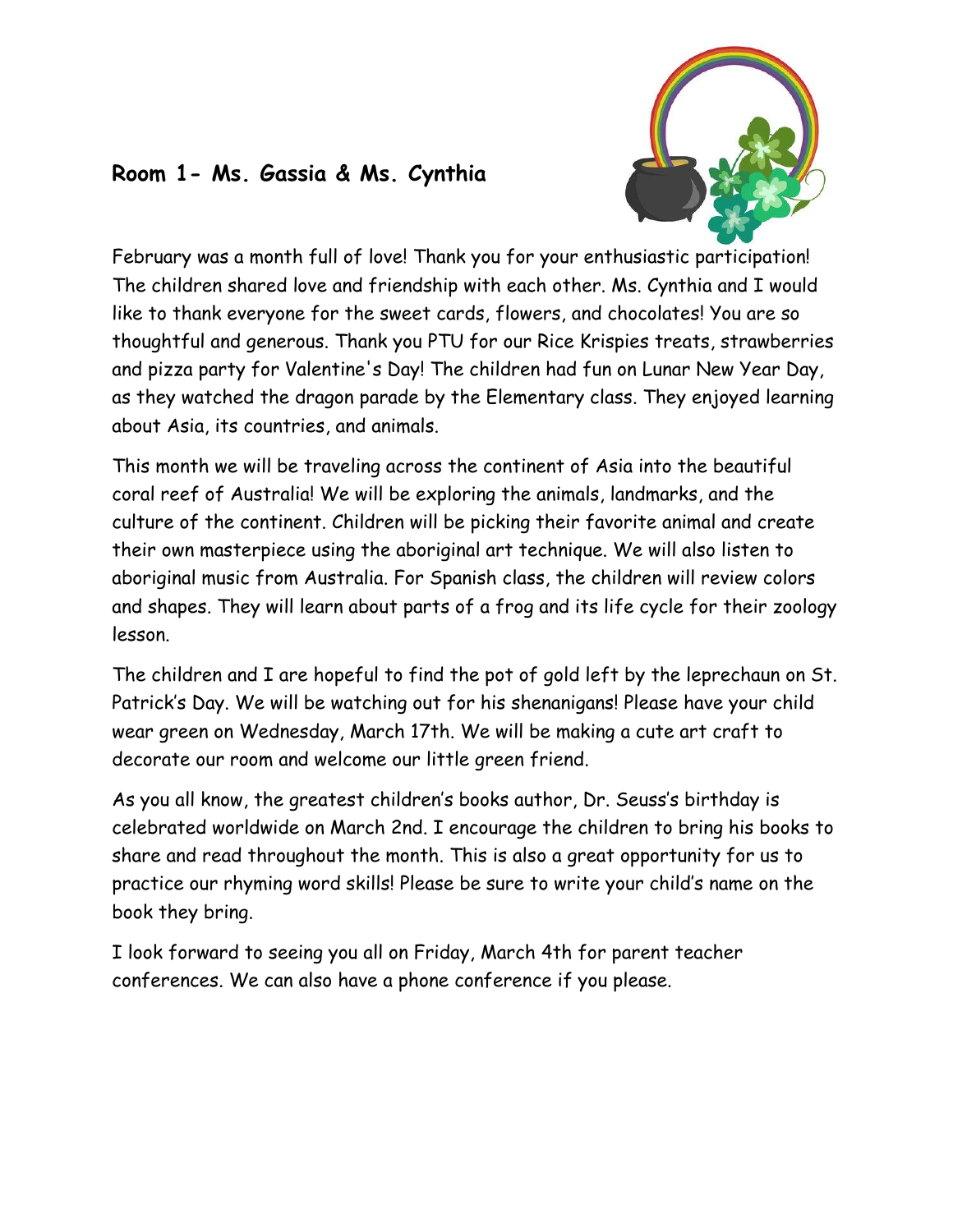#### **Room 2 – Ms. Marian & Ms. Juliana:**

Thank you for making February such a special month! It was certainly filled with love and plenty of sweet treats! We enjoyed discovering the parts of a frog, a tree, and a fish. We also explored the continent of Asia and learned about the Lunar New Year and the customs and celebrations associated with it.

We will be getting right back into the swing of things in March. We will be learning about seasons, and we will visit the continent of Africa. I look forward to introducing the landmarks, the unique animals and talk about the people and their traditions. The children will listen to various musical instruments and to traditional music from Egypt. We will explore the parts of the flower and learn about the life cycle of a frog. The children will be introduced to the unique painting style of Tingatinga, an art form from Tanzania. They will recreate their version of the African sunset.

You can be sure that a little leprechaun will be visiting our class and will be up to some shenanigans this March! Although we never seem to catch him, they always leave a little something behind! St. Patrick's Day would not be the same without a little tomfoolery and we hope to have a little bit of our own in Room 2.

Please make sure to sign up for parent teacher conferences coming up on Friday, March 4.

Looking forward to meeting with you all!

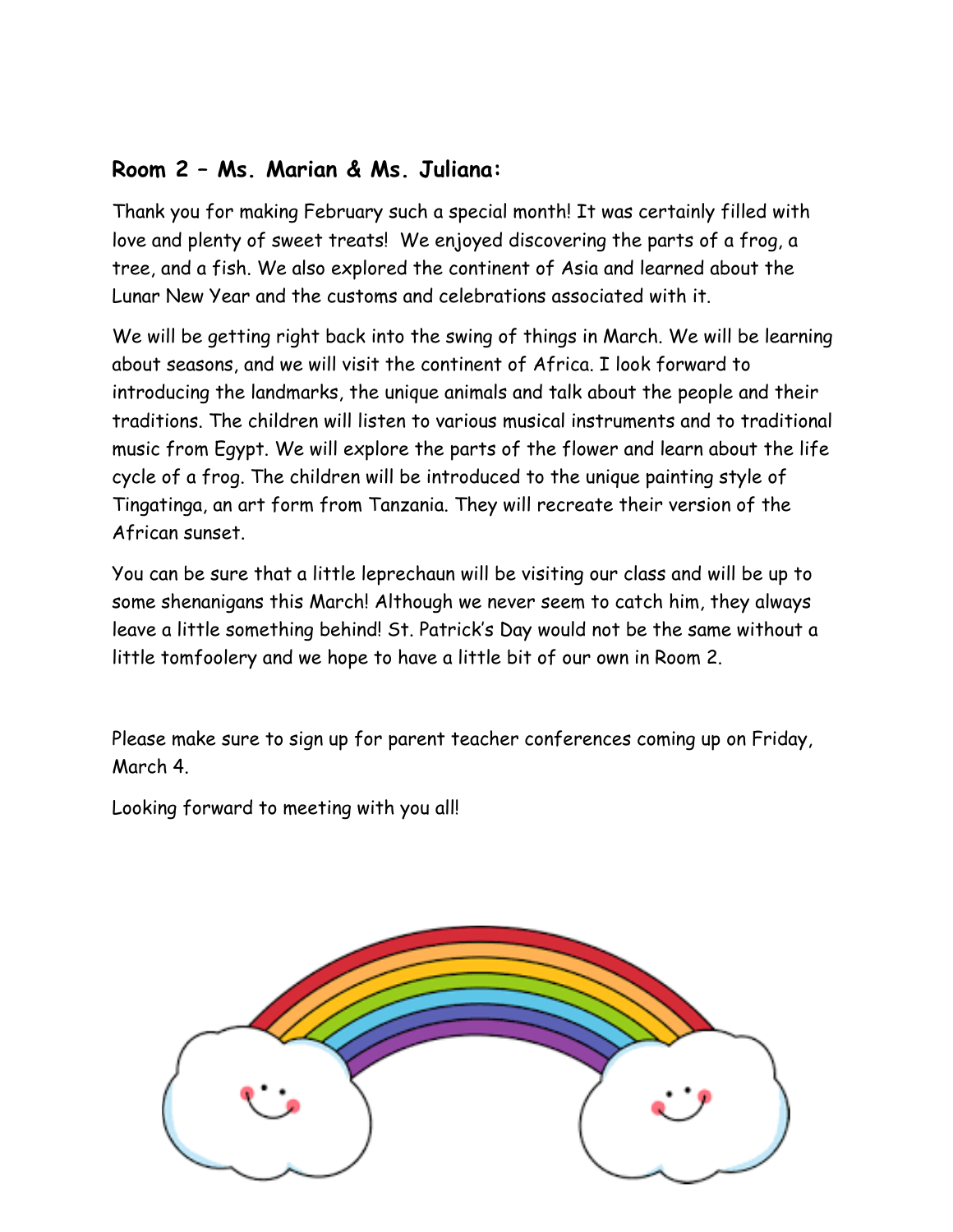#### **Room-3 Ms. Bea and Ms. Linh**



February was an enjoyable month in Room 3! We continued to explore the continent of Asia, visited some of the important landmarks and learned about some of the animals that live there. We also learned about volcanoes, and I presented an experiment so they could watch the process of eruption. The children had fun working on Lunar New Year and Valentine's Day art to make our room look fun and festive for the occasion. They were excited to celebrate Valentine's Day and had lots of fun passing out and receiving their goodie bags, treats and cards. Thank you everyone for your participation!

This month we will continue our journey through the seven continents. We will be visiting the continent of Africa. We will learn about some of the special landmarks, the animals and about the people and their traditions. The unique animals of the continent are sure to fascinate the children! We will be talking about Health and Nutrition. We will learn about the different food groups and their role in keeping our bodies strong and healthy. I will ask the children to help me recreate our food group pyramid to display in the classroom. Please be on the lookout for my email with more details. We will be making beautiful Igbo masks, to go along with our study of Africa. We will also be listening to the beautiful sounds of the African drums. We will learn about the life cycle and parts of a frog. Our Spanish lesson will be based on "Frutas y Vegetables" or Fruits and Vegetables.

March will be exciting as we decorate our room with some special St. Patrick's Day art to make our room look green and festive! We might even have a special small green person visit our room! Looking forward to the month ahead with your children.

Ms. Bea and Ms. Linh

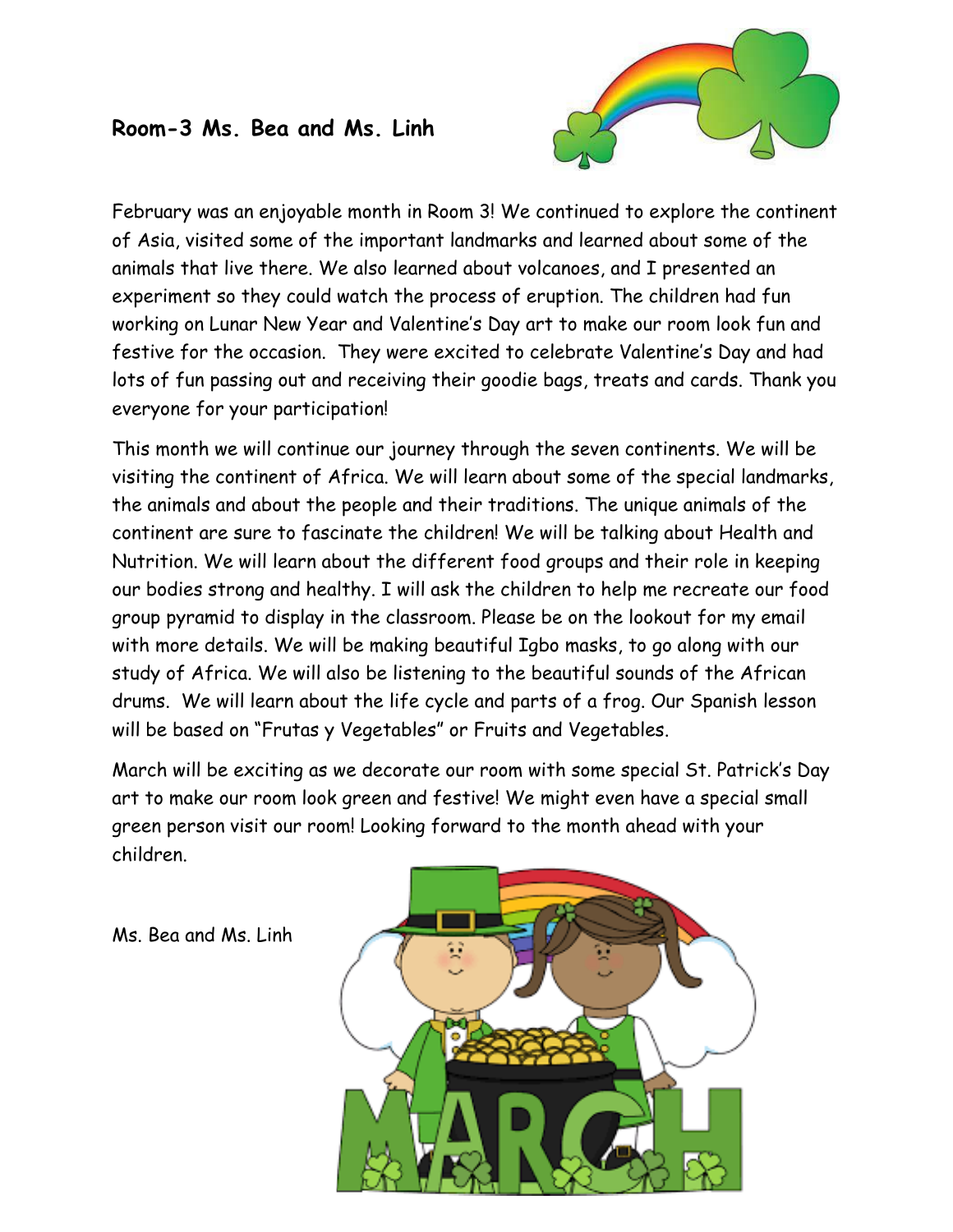Hello Parents,

Happy March! Last month gave the children a chance to learn about kindness and love. They also explored their creative side and enjoyed recreating Jim Dine's artwork. Thank you to all the parents for your gifts and Valentine Day cards! The children had an amazing time passing out their Valentines as they enjoyed their Pizza Party!

For the month of March, we will be touring the southern hemisphere and will visit Australia. We will focus on landmarks of Australia and learn about the physical features. The Australian outback, the Mariana trench and the scenic coasts will be interesting information for the children. I am sure they will be excited to learn about the unique animals, especially the koala bear, the kangaroo, and the wombat. For zoology, we will learn about the lifecycle of a butterfly and parts of an insect. I know they will enjoy my presentation of the lifecycle of a butterfly! Our study of biology will be focused on classification of vertebrates, and we will learn about parts of a seed for botany. We will continue our study of landforms and will be making our own books.

The children will listen to the musical instrument called Didgeridoo. This is a wind instrument developed by the aboriginal people from north Australia. It has a distinct sound and is popular even today. We will also learn about the famous abstract artwork of Wassily Kandinsky. Our writing project will be focused on short sentences about St. Patrick's Day and Dr. Seuss as we celebrate his birthday on March 2nd.

I encourage all children to bring items such as pictures, trophies, medals, or books for share day every Friday. They can also share an experience verbally. PLEASE do not send toys as they are a distraction for all.

Please feel free to email me at yasminc.fvm@gmail.com if you have any questions or would like to share information regarding your child.

My heartfelt thanks to all parents for all the Valentine cards and treats!

#### **Important Dates:**

Birthdays: Lauren 3/16, Lynn 3/16,

St. Patrick's Day Celebration- March 17th (Thursday)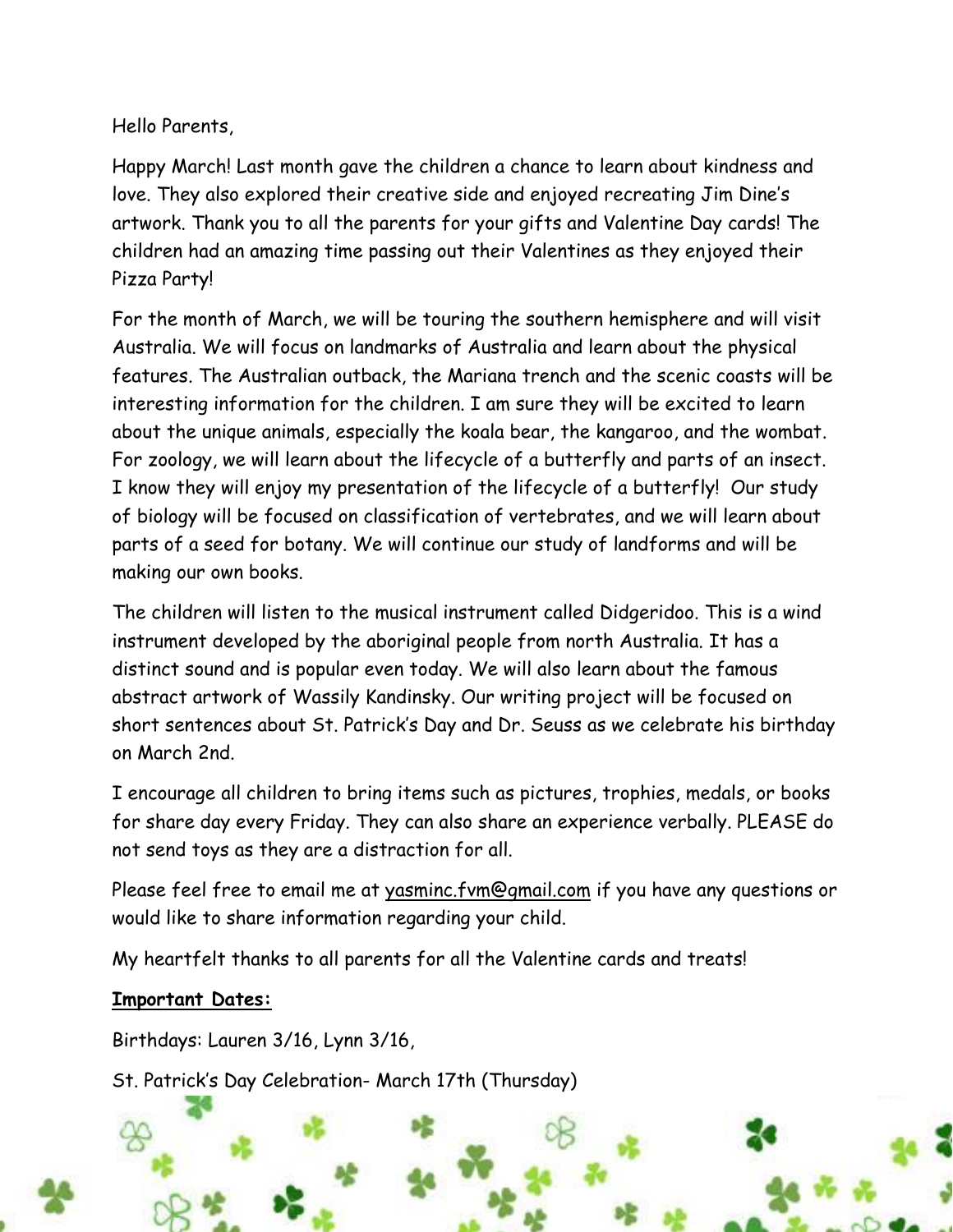#### **Ms. Neranja & Ms. Erika**

*"May the sunshine all day long, everything goes right and nothing wrong. May those you love bring love back to you and may all the wishes you wish come true." – Irish Proverb*

March always brings the anticipation of spring and quickly reminds us of how fast the end of the school year is approaching. We will start the month by venturing out into various literacy activities to celebrate Dr. Seuss's birthday which falls on March 2<sup>nd</sup>. Not only do Dr. Seuss's imaginative stories make reading and learning fun, but they also spark lively discussions about subjects as varied as conservation, racism, greed, perseverance, and self-discovery.

#### **Cultural Units**

- Cultural Geography: Australia/ Culture /Monuments and Country research
- Physical geography: Types of Weather/ Astronomy Concepts/ Types of Islands/ Reefs
- Botany: Parts of a seed/ Anatomy of a Deciduous Tree/ Anatomy of a Trunk and Dendrochronology/ Types of Barks and Patterns of nature
- Zoology: Life Cycles/ Parts of an egg/ Anatomy of a Bat/ The Animal Underground/ Beaver Dam and lodge
- Creative Writing Dr. Seuss writing projects/Legend of Saint Patrick/ Limericks.
- Biology: The Nervous System
- History: Ancient Egypt
- Science: Forces of Motion
- Computers: Typing and Publishing
- Peace Education: Polite Ways to Disagree/ Opinions vs. Facts
- Art: Melting Crayons on Canvas

On Friday**, March 4th**, we will be closed for Parent-Teacher Conferences. This is an opportunity for us to discuss how your child is progressing in class and goals for the remainder of the school year. Please be sure to sign up. Our class is going to have a very fun month and we hope you and your family have a magnificent March!

Happy Birthday to Nathaniel Kho-Vigil and Katherine Kim 8th, Daniella Mounir 13<sup>th</sup>, Isha and Rudra Butta 20<sup>th</sup>, Jackson Coppin, and Lawrence Renna 30<sup>th</sup>.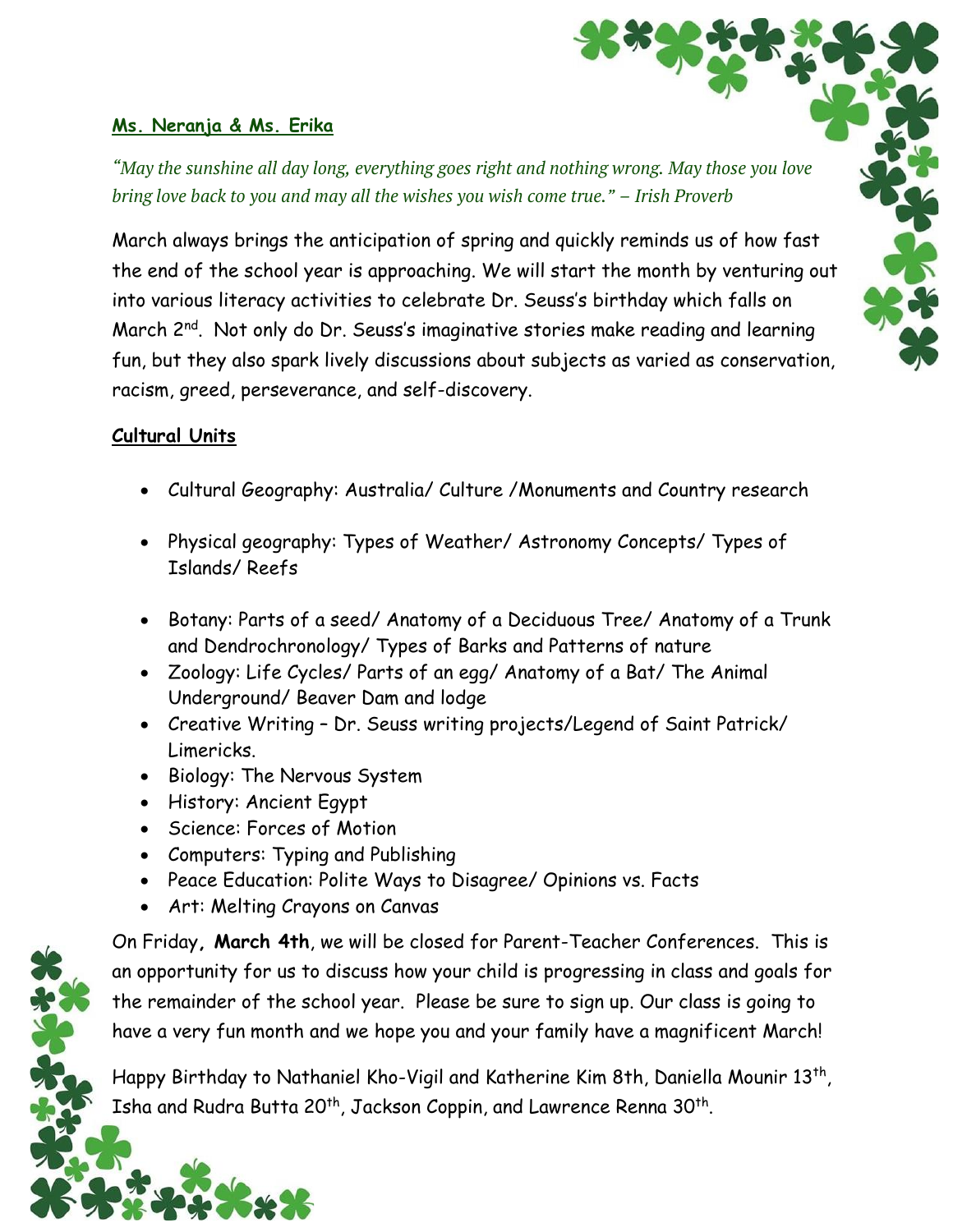#### **Ms. Gloria & Ms. Vivian**

I would like to begin by thanking you for showering us with sweet treats and love for Valentine's Day. As we leap into March, our ship is sailing to the Land Down Under! Yes. We are visiting Australia, learning about the country, the people, the unique animals and the life and art of the aborigines. I am sure children will be sharing fun stories with you at the end of the day! Do you know how many teeth a platypus has or how long it takes a Tasmanian Devil to eat a whole chicken? Your child will be able to give you all this information once I give the lesson! We will conclude our unit of study by watching an educational video about Australia. We will listen to Aboriginal music and work on a fun art project inspired by the animals found on the continent.

The children enjoyed studying about various animals last month. We will take this study to another level by learning about Ocean animals. We will also learn their Spanish terms in class on Thursdays.

With Spring around the corner, the children will learn about the life cycle of a hen. We will celebrate Dr. Seuss' birthday on March 2nd. Please feel free to send your child's favorite Dr. Seuss' book any day of the month since we will be reading and sharing with the class at circle time. This is a fun series which teaches and introduces the child to rhyming words. During March, our classroom will be decorated with shamrocks, and we hope to see the leprechaun this time on the 17th, St. Patrick's Day!

I would also like to remind parents that Friday is our Share Day. Children have fun sharing as they experience speaking to a group. Kindly send an item (not a toy) they can show and tell. A share can also be in the form of a skill such as showing a martial art move, singing, dancing, a trophy or talking about a holiday experience. This helps the children build confidence and overcome the fear of public speaking. Allow him/her to place their item in the share basket and kindly write your child's name on it to avoid confusion.

Please note that Parent/Teacher conferences are coming up on Friday, March 4th. Please reserve a time to speak with me in person or by phone. If this day does not fit your schedule, kindly let me know so we can reschedule for another day. I look forward to speaking with you.

Birthdays: Nicolas – 3/11; Emma 3/14; Frank 3/21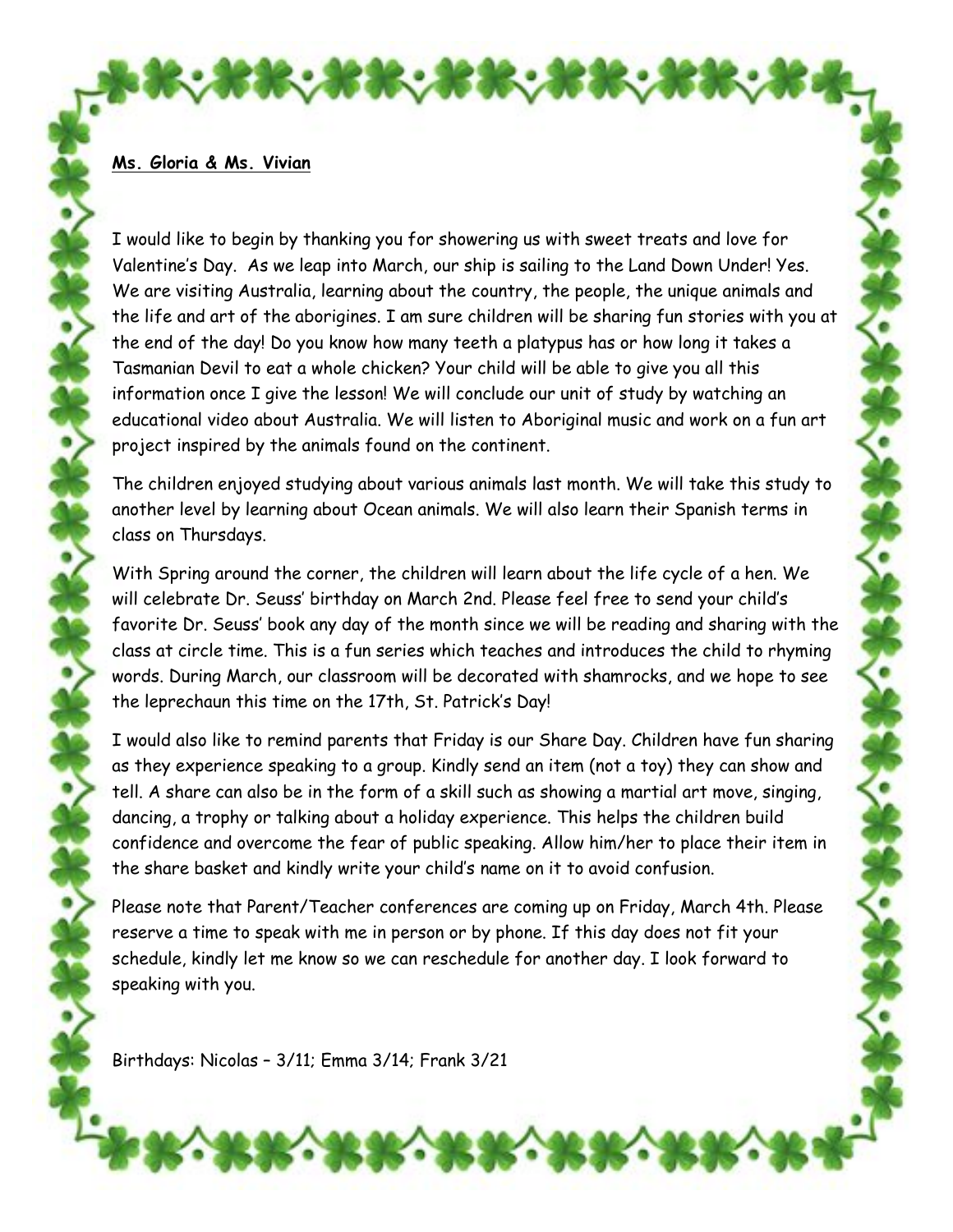Dear Room 6,

The month of February went by so fast! Although it was a short month, we had fun celebrating the Lunar New Year and Valentine's Day.

We will continue our journey through the continent of Asia as we move on to the month of March. Children will learn about the Himalayan mountains, the Great Wall of China, the Taj Mahal, and we will learn about the countries of the Middle East. We will learn about their geographical location, the life of the people, their culture, and explore the wildlife found in these regions.

For our botany lesson, children will learn about the parts of a flower. We are going to dissect a flower and look through a magnifying glass to see the different parts. For our zoology lesson, we are going to learn about the parts of a horse.

The artist of the month is Vincent Van Gogh. We will learn about his work, and I will read to them a short story based on incidents from Van Gogh's life. I look forward to seeing the children recreate their version of the famous sunflower paintings.

We won't forget to celebrate St. Patrick's Day on March 17th! We'll learn about the story of St. Patrick's Day and talk about shamrocks, leprechauns, and rainbows. We also hope to catch the leprechaun before he escapes again this year! The children will learn to mix primary colors and make secondary colors as they paint their own rainbows. Let's hope the rainbows lead us to the pot of gold  $\odot$ 

Hope to see you all on Friday, March 4th for our parent-teacher conferences.

Thank you! Mrs. Enoka